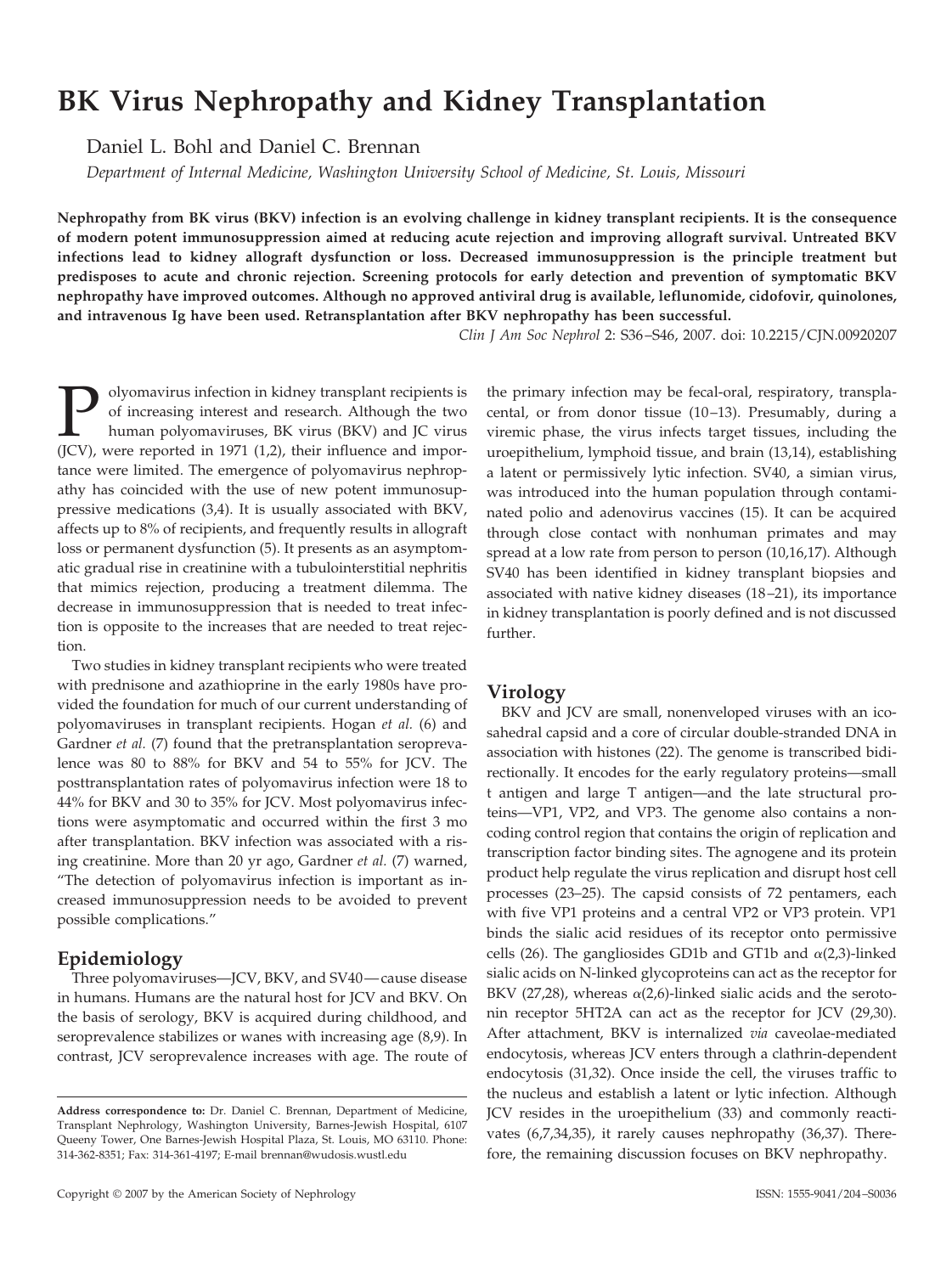## **Pathogenesis**

Replication of BKV occurs during states of immune suppression. BKV viruria occurs in pregnancy, cancer, HIV infection, diabetes, and transplantation (13). BKV viremia and BKV nephropathy, however, are rare outside of kidney transplantation. BKV viremia occurs in 13% and BKV nephropathy in 8% of kidney transplant recipients (5). In a kidney transplant recipient, BKV reactivation can come from the donor or the recipient. Recipients who had BKV infection and received a kidney from the same donor have been shown to have identical BKV genotypes, supporting donor transmission (12,38). Recipients whose donors had higher BKV antibody titers were more likely to develop BKV infection than those with lower titers, also supporting donor transmission (12,39). Injury is also believed to contribute to reactivation. In a mouse polyomavirus model, mechanical or chemical injury allowed for initiation of acute infection and also reactivation of latent polyomavirus (40). In humans, injury could come from ischemia or stent placement, or rejection could allow for new infection and reactivation of latent infection in either the donor or recipient.

Once the virus has reactivated, an ascending infection *via* cell-to-cell spread occurs (41– 43). Without appropriate immunologic control, a progressive lytic infection ensues (44). This results in large nuclear and perinuclear virus-containing inclusions in the tubule cells. Lysis of these infected cells results in viral seepage into the tubule lumen and urine but also to the interstitium and propagation to surrounding cells. Subsequent tubular cell necrosis leads to cast formation and denudation of the basement membrane. Destruction of tubular capillary walls results in vascular spread of the virus. A heterogeneous interstitial infiltration of inflammatory cells as well as tubulitis may be absent, intermixed with the active infection, or noted in areas that lack cytopathic changes. Collateral damage with necrosis and apoptosis of noninfected tubule cells may occur. The resultant effect of continued intragraft inflammation, tubular injury, and upregulation of profibrotic mediators is allograft dysfunction and loss.

Early retrospective studies identified tacrolimus and mycophenolate mofetil (MMF) as risk factors for BKV nephropathy (4,43,45– 47). More recent retrospective studies found BKV nephropathy associated with the combination of tacrolimus levels  $($ >8 ng/ml) and MMF dosages (1.5 to 2 g/d) (48,49). BKV nephropathy, however, has been reported with triple drug regimens that include a calcineurin inhibitor (tacrolimus or cyclosporine), an adjuvant agent (MMF, azathioprine, or sirolimus) and prednisone (45,49 –53), calcineurin-free triple drug therapy (54), double therapy with a calcineurin inhibitor and sirolimus (50,55), tacrolimus monotherapy (56), and with or without use of an induction agent (53). A prospective, randomized study showed that BK viruria and viremia were not different among those who received tacrolimus compared with cyclosporine, azathioprine compared with MMF, and rabbitantithymocyte globulin induction compared with no induction (57). The highest rates of viruria and viremia were among those who received the combination of cyclosporine and azathioprine or tacrolimus and MMF. Taken together, these studies suggest that it is the net state of immunosuppression and not a specific drug that allows for development of progressive BKV infection.

# **Immunology**

Although polyomavirus reactivation is common, clinically significant disease is unusual. This is because most recipients are able to control the viruses. Persistent viral infections, such as polyomaviruses, cannot be completely cleared and require continuous immune control (58 – 60). BKV replication typically begins early after transplantation and after treatment of rejection when immunosuppression is greater and immune control is reduced. The contribution of the humoral, cellular, and innate immune compartments to the control is not well known.

Although 60 to 80% of recipients are BKV seropositive before transplantation (5–7,39,57,61), the presence of these BKV-specific antibodies has not been shown to prevent development of BKV infection. However, BKV-specific antibodies can inhibit BKV infectivity (32,62), and a graded protective effect of the titer of recipient BKV-specific antibodies before transplantation has been suggested (63). BKV seronegativity is also a risk factor for BKV viruria (61) and nephropathy (64) in children. In adults, Shah (65) reported that seropositive donors and seronegative recipients (BKV D+/R-) developed a serologically defined BKV infection most frequently (43%). Bohl *et al.* (12) found that seropositive donor and recipients (BKV  $D+ / R+$ ) developed BKV viruria most frequently (50%). In both studies, only 10% of seronegative donors and recipients developed BKV infection. Thus, BKV antibodies may play a role in the immune response, but they also may indicate a risk for reactivation.

Reduction in immunosuppression results in a significant increase in BKV-specific IgG antibody titers (63,66,67), emergence of BKV-specific cellular immunity (66), clearance of viremia, and stabilization of graft function (57). The presence of BKV antibodies seems to have a limited role. Comoli *et al.* (66) found that despite persistently elevated BKV antibody titers, recurrent BKV viremia was associated with a low frequency of IFN- $\gamma$ – producing cells. Chen *et al* (68) found that viremia and an elevated creatinine persisted in most recipients who had BKV nephropathy and developed high BKV antibody titers but weak cytotoxic T lymphocyte responses. However, in recipients with a strong cytotoxic T lymphocyte response but low antibody titers, viremia cleared and creatinine returned to the pre-BKV nephropathy baseline.

The cellular immune response may also contribute to allograft dysfunction. Mannon *et al.* (50) found that the RNA transcriptional profiles that were associated with BKV nephropathy indicated a more intense CD8 functional response and more profibrotic response than acute cellular rejection. Hammer *et al.* (69) found that recipients with viral loads  $>$  250,000 copies/ml had detectable BKV-specific CD4<sup>+</sup> T cells in peripheral blood, but only the two recipients with BKV-specific CD8<sup>+</sup> T cells  $>0.1\%$  lost their allografts. The specificity of the cellular response may also be detrimental. Recipients with greater donor and recipient HLA mismatching had an increased incidence of BKV nephropathy (70), possibly mediated by more episodes of rejection, intense immunosuppression, and impaired cytotoxicity in an allogeneic environment but less allograft loss (71). This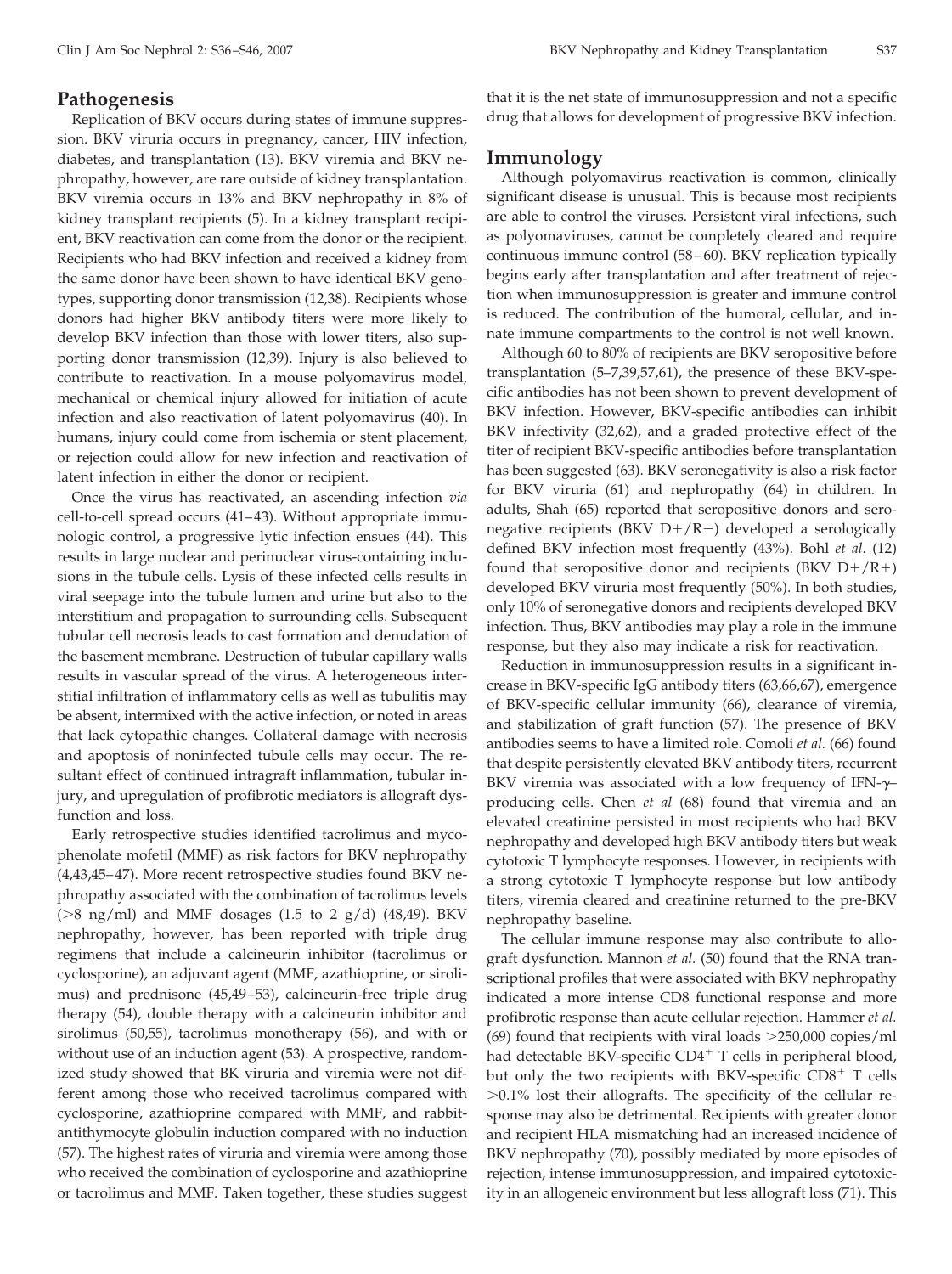suggests that lysis of allogeneic BKV-infected target cells is less efficient with HLA-unrestricted T cells than with HLA-restricted T cells. T cells recognize epitopes that are shared by JCV and BKV that may produce a cross-protective effect (72– 74).

## **Diagnosis**

The diagnosis and the severity of BKV infection correspond to our understanding of the pathogenesis of BKV nephropathy. Viral replication begins early after transplantation and progresses through detectable stages: Viruria then viremia then nephropathy (5,57,75–77) (Figure 1). Viruria can be detected by PCR for BKV DNA, reverse transcription–PCR for BKV RNA, cytology for BKV inclusion– bearing epithelial cells termed "decoy cells," or electron microscopy for viral particles (5,7,57,78). These tests are sensitive for detecting active BKV infections but lack specificity for nephropathy because the detected virus could originate anywhere along the urinary tract. Detection of BKV DNA in the plasma or of viremia may be a better indicator of nephropathy. As the infection intensifies, the markers of viral replication increase. Threshold values have been suggested to predict BKV nephropathy, but considerable overlap of these values exists among recipients without BKV nephropathy, active BKV nephropathy, and resolved BKV nephropathy (79) (Table 1), Therefore, a transplant kidney biopsy remains the gold standard for diagnosing BKV nephropathy. Importantly, the interstitial nephritis and tubular cytopathic changes of BKV nephropathy can be focal or isolated to the medulla and missed on one third of biopsies if only a single core is evaluated (80) (Figure 2). Therefore, at least two cores including medulla should be examined. If there are no cytopathic changes on routine histology but there is a high clinical suspicion, then adjunctive tests such as immunohistochemistry directed specifically against BKV or cross-reacting SV40 large T antigen should be performed because the histopathology of BKV infections may be misinterpreted (45). If the initial biopsy does not confirm BKV nephropathy, then preemptive treatment or repeat biopsy can be considered.

# **Histology**

The characteristic findings on light microscopy are intranuclear basophilic and gelatinous-appearing viral inclusions in



\*Rare cases of nephropathy without viremia or viremia without viruria may occur

*Figure 1.* Type and prevalence of BK virus (BKV) infections in kidney transplant recipients.

epithelial cells of the urothelium (46,47,80). These are found in the medulla or cortex and are multifocal with random distribution. Three histologic patterns (A, B, and C) have been described  $(80-82)$ . In early disease (pattern A), the cytopathic changes are present with little to no inflammation or tubular atrophy. Pattern B consists of viral cytopathic changes with varying degrees of inflammation, tubular atrophy, and fibrosis. In late BKV nephropathy (pattern C), cytopathic changes often are less apparent as a result of a background of tubular atrophy, interstitial fibrosis, and chronic inflammatory infiltrate. The degree of damage corresponds to the degree of allograft dysfunction and allograft outcome (80) (Table 2). The distinction of BKV nephropathy from acute tubular necrosis, interstitial nephritis, and acute cellular rejection is difficult and aided by assessment of blood or urine PCR. Absence of definitive features of acute cellular rejection such as endotheliitis and absence of C4d deposits in peritubular capillaries are helpful. Other histopathologic changes include glomerular crescents (10 to 20%) (46,83), ischemic glomerulopathy (62%) (83), transplant glomerulopathy (62%) (83), abundant plasma cell infiltrates (up to 75%) (46,80,84), and tubular microcalcifications (25%) (81). Features of calcineurin inhibitor toxicity such as striped fibrosis (45,46,80,81), thrombotic microangiopathy (45,81), and tubular isometric vacuolization (81) may also be present.

#### **Treatment**

The principal treatment for BKV nephropathy is reduction in immunosuppression. Various strategies include reduction or discontinuation of the calcineurin inhibitor and/or adjuvant agent, changing from MMF to azathioprine, sirolimus, or leflunomide or from tacrolimus to cyclosporine (38,49,52,53,55,85– 87). Importantly, BKV nephropathy seems to develop less frequently with maintenance protocols that involve steroid withdrawal (75,88). When BKV nephropathy is diagnosed early within the first 6 mo after transplantation and the creatinine is stable, survival is improved compared with when the diagnosis is made later and the creatinine is elevated.

#### *Early or Presumptive BKV Nephropathy*

Reduction in immunosuppression to clear the infection is balanced against the risk for precipitating acute or chronic rejection (Figure 3). Brennan *et al.* (57) showed that preemptive withdrawal of the antimetabolite upon detection of viremia prevented BKV nephropathy without significantly increasing the risk for rejection. Viremia cleared in 22 (96%) of 23 recipients with only one episode of acute rejection directly related to immunosuppression reduction. Of the 22 recipients whose viremia resolved, 32% cleared before protocol decreases in immunosuppression, 32% cleared after withdrawal of the antimetabolite, 9% cleared after reduction in the calcineurin inhibitor, and 27% required withdrawal of the antimetabolite followed by reduction in calcineurin inhibitor for persistent viremia. Prospectively screening pediatric recipients, Hymes and Warshaw (89) cleared viremia in 58% of recipients with presumptive nephropathy after a 50% reduction in the dosage of mycophenolate or sirolimus and targeting tacrolimus troughs of 3 to 5  $\mu$ g/dl. With BKV nephropathy diagnosed on surveillance bi-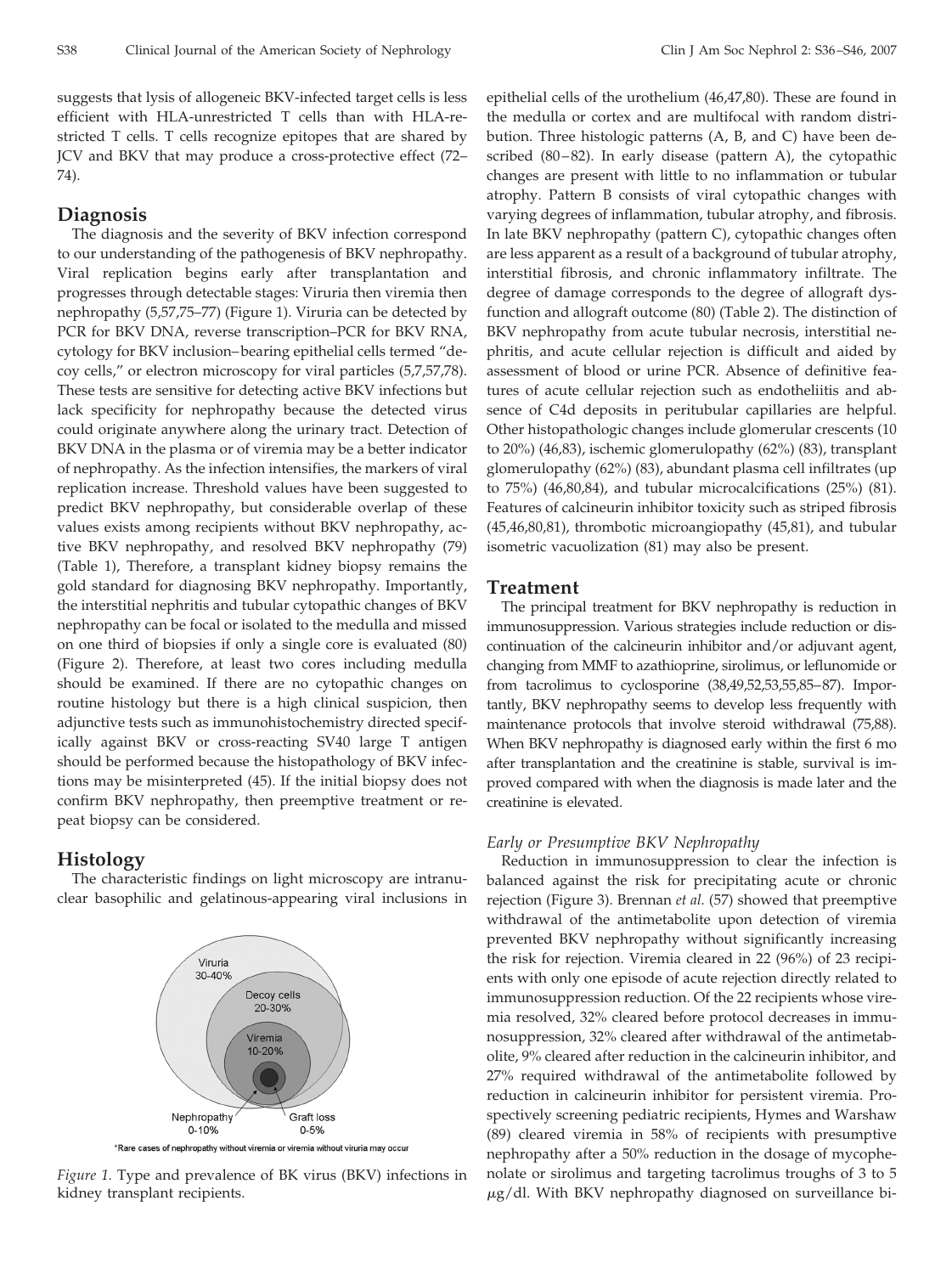| Diagnostic Test                                | Threshold Value                   | PPV $(\% )$     | $NPV$ $(\% )$   |
|------------------------------------------------|-----------------------------------|-----------------|-----------------|
| Plasma BKV DNA PCR (copies/ml)<br>(5,43,79,89) | Presence to $\geq 10,000$         | 50 to 85        | 100             |
| Decoy cells (cells/cytospin)(5,43,81)          | Presence to $\geq 10$             | $27$ to $90$    | 99 to $100$     |
| Urine BKV DNA PCR (copies/ml) (79)             | $\geq$ 1 $\times$ 10 <sup>7</sup> | 67              | 100             |
| Urine BKV mRNA RT-PCR (copies/ng               | $\geq 6.54 \times 10^5$           | 75 <sup>b</sup> | 97 <sup>b</sup> |
| total RNA $(78)$                               |                                   |                 |                 |

a BKV, BK virus; NPV, negative predictive value; PPV, positive predictive value; RT-PCR, reverse transcription–PCR. <sup>b</sup>Based on BKV nephropathy biopsy prevalence of 28.6%.



*Figure 2.* BKV nephropathy. Immunohistochemistry shows characteristic nuclear staining isolated to the medulla.

opsy before an elevation in creatinine, Buehrig *et al.* (51) found that creatinine remained stable and the number of BKV-positive tubules on follow-up biopsy significantly decreased after a step-wise reduction in MMF plus reduction in tacrolimus or conversion to cyclosporine. Conversion from tacrolimus to cyclosporine may lower MMF levels if dosages of MMF remain the same (90). It is interesting that cyclosporine *in vitro* but not tacrolimus *in vitro* has been shown to inhibit BKV reactivation (91). Although complete cessation of MMF may be necessary if viremia persists, MMF may limit proinflammatory and profibrotic cytokines (92,93).

### *Late BKV Nephropathy*

The diagnosis of BKV nephropathy in the setting of allograft dysfunction often indicates more severe histologic changes, and renal function may only stabilize or may continue to progress despite treatment (48,49,51,53,79,80,86,94,95). Also, not treating or inadvertently treating with an antilymphocyte antibody often will lead to progression of disease (96). Whether to reduce or discontinue one or more components of the maintenance regimen is not clear (77,86,94). Ramos *et al.* (53) found no difference in graft survival whether immunosuppression was reduced or continued or between reduction and discontinuation of tacrolimus or MMF among 67 recipients with BKV nephropathy. Vasudev *et al.* (86) used an empiric immunosuppression scale based on drug dosage, not drug level, and found that improvement in renal function after diagnosis of BKV nephropathy correlated with reduction in the calcineurin inhibitor rather than total immunosuppression. Vasudev *et al.* (86) also found that renal function declined by 4.8 ml/min per mo before the diagnosis of BKV nephropathy and slowed to 0.7 ml/min per mo after a 40% reduction in overall immunosuppression. Renal recovery or stabilization was delayed and occurred at a median of 112 d after diagnosis. Thiry-six percent progressed to allograft loss. This was more common when the creatinine was 2.2 mg/dl at diagnosis. Rocha *et al.* (49) reported no allograft loss and clearance of viruria in seven patients after discontinuation of MMF and reduction in calcineurin inhibitor dosage despite a mean creatinine of 3.2 mg/dl at diagnosis compared with persistent viruria and allograft loss in two recipients after only reduction in MMF and modification of calcineurin inhibitor. Dosage reduction of the adjuvant agent and calcineurin inhibitor in pediatric patients failed to clear viremia with 50% graft loss (89). Dosage reduction of the adjuvant agent and calcineurin inhibitor in adults failed to improve tubular BKV burden with a rising mean creatinine (51). Josephson *et al.* (55) reported only a 15% allograft loss in recipients who had BKV nephropathy and were treated with discontinuation of MMF, dosage reduction of tacrolimus, and addition of leflunomide, an immunosuppressive drug that inhibits BKV, *in vitro*. However, several factors have limited enthusiasm for the use of this drug: (*1*) High dosages of leflunomide ( $\geq$ 40 mg/d) are required to afford efficacy, (2) the relationship between the drug dosage and level is unpredictable, (*3*) drug levels are not available, and (*4*) the immunosuppressive potency of leflunomide is weak and the effect that is seen from its use may simply reflect lower immunosuppression.

#### *Adjuvant Therapies*

On the basis of *in vitro* activity against BKV, cidofovir, quinolones, and intravenous Ig (IVIG) have been reported as treatment options for BKV nephropathy. Although cidofovir, a cytosine analogue and viral DNA polymerase inhibitor, inhibits BKV replication, the mechanism is unclear because BKV lacks a viral polymerase gene (97–99). Rather than a direct effect on BKV replication, cidofovir may restore the function of p53 and pRB, targets of the large T antigen, and permit BKV-infected cells to undergo apoptosis (22,99). When used for treatment of BKV nephropathy, cidofovir has been given at dosages ranging from 0.25 to 1 mg/kg every 1 to 3 wk with generally favorable results (55,89,95,100 –108). However, most studies were observational, and cidofovir was used in conjunction with immuno-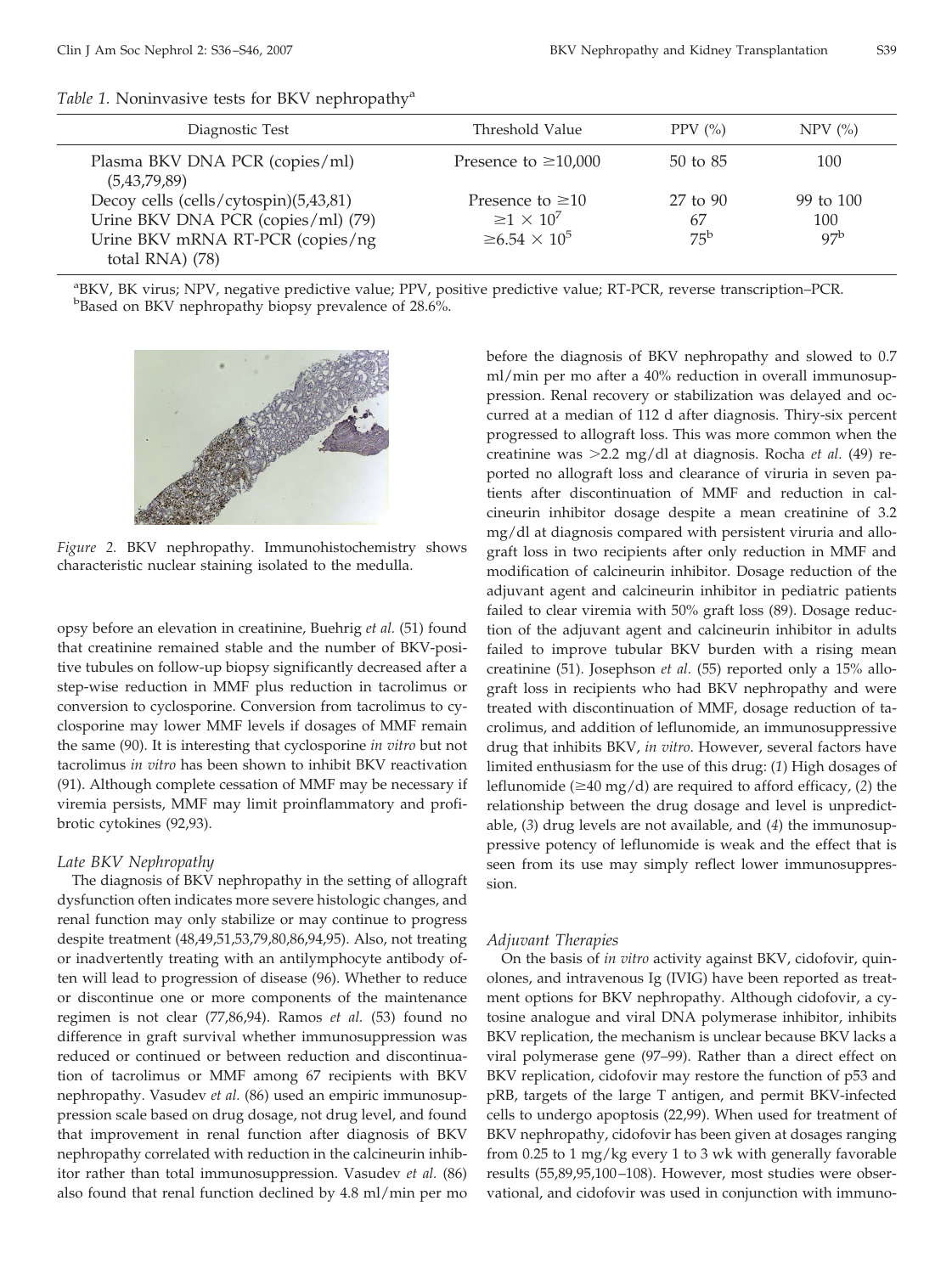| Histologic Pattern | Biopsy Findings                                        | Outcome<br>$(ESRD)^a$ | Differential                              |
|--------------------|--------------------------------------------------------|-----------------------|-------------------------------------------|
| А                  | Intranuclear viral inclusions                          | 13%                   | Normal                                    |
|                    | Minimal inflammation tubular cell<br>necrosis fibrosis |                       | Coexisting diagnosis                      |
| B                  | Intranuclear viral inclusions                          | 55%                   | Interstitial nephritis                    |
|                    | Moderate to severe interstitial<br>inflammation        |                       |                                           |
|                    | Tubular cell necrosis                                  |                       |                                           |
|                    | Minimal tubular atrophy and fibrosis                   |                       | Acute tubular necrosis<br>Acute rejection |
| C                  | Intranuclear viral inclusions                          |                       |                                           |
|                    | Moderate to severe tubular atrophy<br>and fibrosis     | $100\%$               | Chronic allograft nephropathy             |

*Table 2.* Histologic patterns of BKV nephropathy

a Modified from Li *et al.* (74).

#### **Immune Suppression**



*Figure 3.* Impaired immune suppression balance. Inadequate immune suppression results in rejection, whereas excessive immune suppression results in BKV nephropathy. Both conditions present as allograft dysfunction with tubulointerstitial nephritis and progression to fibrosis.

suppression reduction. In a cohort of 21 recipients with BKV nephropathy, Kuypers *et al.* (102) reported no graft loss in eight recipients who agreed to treatment with cidofovir but a 70% graft loss in the 13 who did not receive cidofovir. Cidofovir should be used with caution, frequent monitoring, and informed consent because of the potential complications (109,110).

Quinolones, DNA gyrase inhibitors, may interfere with the large T antigen helicase activity (111) and have *in vitro* and *in vivo* activity against BKV (112–114). Two months after a 10-d course of gatifloxacin, seven of 10 recipients with active BKV replication had reduction in viremia or urinary decoy cells (115). Thamboo *et al.* (116), however, did not find improvement in viral clearance after a 10-d course of ciprofloxacin.

IVIG has been used for treatment for BKV nephropathy because of its immunomodulatory (117) as well as potential anti-BKV properties (118). Although IVIG contains BKV-specific antibodies, seropositive recipients as well as recipients with active BKV infections may have high BKV-specific antibody titers, suggesting that antibody-mediated neutralization does not contribute to viral control. Nevertheless, in combination with immunosuppression reduction, IVIG (2 to 3.5 g/kg over 2 to 7 d) treatment was used as initial treatment for BKV nephropathy (119,120) and BKV nephropathy with concurrent acute rejection (95). Although Sener *et al.* (119) reported that only one (13%) of eight recipients who were treated with IVIG returned to dialysis, half had persistent viremia. Wadei *et al.* (95) found that compared with unmatched control subjects who were not treated with IVIG, IVIG treatment did not improve graft survival. Because of the cost (121), potential adverse effects (122), and unproven efficacy, IVIG use for BKV nephropathy should be limited until controlled studies suggest benefit.

#### *Postinfection Monitoring*

Failure to clear BKV leads to worse graft function and outcomes. Because histologic clearance of the virus (79) and disappearance of decoy cells (87) precede clearance from the blood, monitoring should be performed with quantitative assays, preferably BKV PCR, until the viral level is undetectable or at least falls below the threshold value that is associated with BKV nephropathy. On the basis of kinetic models (123) and prospective monitoring (57,79,87,123), viremia clears in 7 to 20 wk, but the initial decrease may be delayed by 4 to 10 wk after immunosuppression reduction. If viremia persists, then further reduction of current maintenance therapy, conversion to sirolimus, or addition of leflunomide can be considered. Twelve weeks after the initial immunosuppression reduction, Wali *et al.* (87) described three recipients who had persistent viremia and responded to further reduction in immunosuppression by conversion to sirolimus (target level 10 to 12 ng/ml) and lowdosage prednisone (2.5 mg every other day).

#### *Retransplantation*

BKV nephropathy shortens allograft survival. Tubulointerstitial damage from direct and indirect effects of the virus and rejection after immunosuppression reduction lead to early graft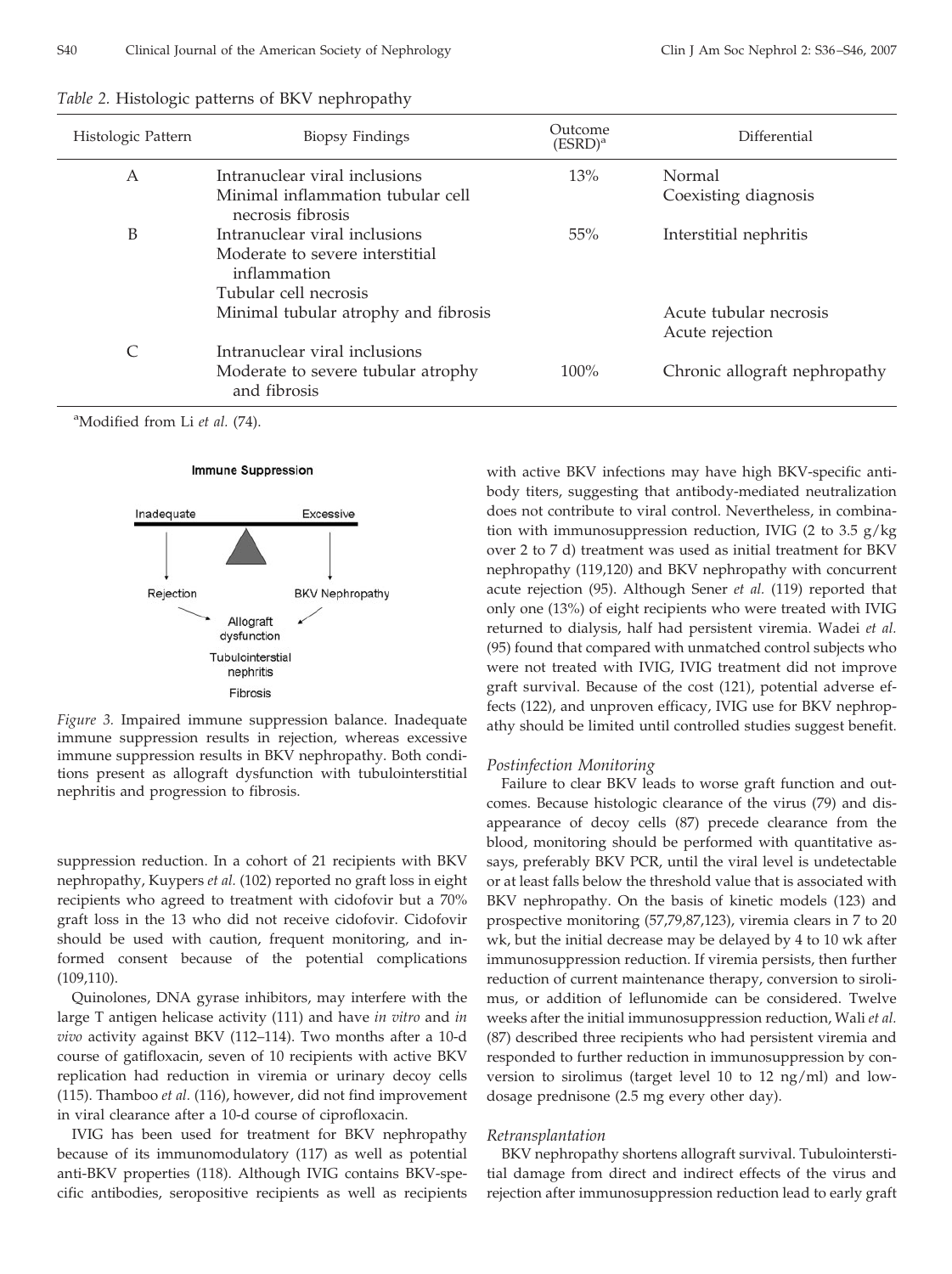loss or chronic dysfunction (46,48,51,53,80,86,94,95,124). In recipients who have advanced kidney disease or who have returned to dialysis from BKV nephropathy, retransplantation has been successful (125–130). In most cases, transplant nephrectomy and/or studies to confirm no active viral replication have been performed. However, in the setting of active viremia, viral levels become undetectable within 14 d after preemptive retransplantation with simultaneous allograft nephrectomy despite antibody induction (129). BKV viruria (131), viremia (129), nephropathy (128,132), and graft loss (132) can recur. Because of the long duration after transplantation, intervening negative studies for BKV, and genomic differences, these recurrent BKV infections likely reflected new BKV infections. Therefore, BKV nephropathy is not a contraindication for retransplantation but has recurred in two (12%) of 17 reported recipients. Allograft nephrectomy may not be necessary. In the setting of active viral replication, it seems prudent. Evidence of BKV-specific immunity can be evaluated before retransplantation (125) but in the setting of a resolved infection can be inferred. However, for preemptive transplantation in recipients of combined organ transplants, for whom reduction in immunosuppression is limited, evidence of no active viral replication or BKV-specific immunity should be determined.

#### *BKV Nephropathy and Acute Rejection*

The treatment of recipients whose biopsy shows rejection with concurrent BKV nephropathy or early after reduction of immunosuppression to treat BKV nephropathy remains problematic. More than half of biopsies may show tubulitis (5,43,47,80), and reduction in immunosuppression can precipitate rejection in 10 to 30% of recipients (51,53,57,86,108,124). The infiltrating mononuclear cells may represent a BKV-specific and/or allospecific response, and treatment is debatable (133,134). Studies that compared BKV nephropathy with acute rejection have identified differences in the proportion and type of infiltrating cell (80,84,85), protein expression (43,80) and proteomic profiles (135), and gene expression profiles (50). However, these differences have not been characterized serially after modification in immunosuppression. Clinically, reports have described improved, stable, and worse graft function after steroid pulses (5,45,51,94). Comparing recipients who initially received increased immunosuppression with those whose immunosuppression was decreased, Celik *et al.* (94) found no significant short- or long-term improvement in tubulitis or creatinine with brief steroid therapy. On biopsies that were performed within the first 8 wk, the histologic viral load had improved significantly with initially decreased compared with increased immunosuppression but was similar on later biopsies. Therefore, in contrast to others (82), we favor initial reduction in immunosuppression without a steroid pulse. However, the presence of atypical features such as strong peritubular capillary C4d staining, vasculitis, glomerulitis, or interstitial hemorrhage would support rejection (84,136) and require an individualized approach. The delayed improvement in creatinine after reduction in immunosuppression likely reflects the slow resolution of the cellular infiltrate. On follow-up biopsy, we consider a cellular infiltrate with or without tubulitis in the setting of persistent BKV viremia consistent with resolving BKV nephropathy and continued monitoring. McGilvray *et al.* (137) found severe tubulitis, mild intimal arteritis, and no viral inclusions on a biopsy 1 mo after reduction in immunosuppression. Despite no adjustment to immunosuppression, the patient's creatinine gradually improved. Once BKV nephropathy and viremia have cleared, the benefit of uptitrating immunosuppression to prevent chronic rejection or late acute rejection remains unknown.

## **Screening**

It has been recommended that screening for BKV should be performed every 3 mo for the first 2 yr after transplantation, then annually through the fifth year, when allograft dysfunction occurs and when a transplant kidney biopsy is performed (82). Screening should be based on a urinary assay for decoy cells, BKV DNA, or BKV RNA. A positive screening test should be confirmed within 4 wk along with a quantitative assay. Recipients with persistent high viral levels for  $>3$  wk should undergo biopsy and intervention. Monitoring should continue every 2 to 4 wk until the viral level falls below threshold values and preferably to undetectable levels.

These recommendations are guidelines and should vary on the basis of assay availability and cost, recipient risk, and local incidence of BKV nephropathy. With a low incidence of BKV nephropathy, high false-positive testing rates, or high occurrence of acute rejection or chronic allograft dysfunction after reduction in immunosuppression, screening could produce greater cost and harm than not screening (138). Screening protocols should be used in centers with higher incidences of BKV nephropathy, using triple-drug therapy including tacrolimus and MMF, and with clinical trials to evaluate new therapeutic agents.

At our institution, we screen plasma monthly for the first 6 mo and at months 9 and 12 after transplantation, at the time of a transplant kidney biopsy, and after augmentation in immunosuppression (Figure 4). BKV viremia with stable allograft function triggers empiric immunosuppression reduction and continued monitoring, with the realization that viral levels should decline and clear within 1 to 6 mo (57). An allograft biopsy is performed for allograft dysfunction or persistent high-level viremia. This strategy has resulted in only one case



*Figure 4.* Screening protocol based on plasma BKV DNA PCR.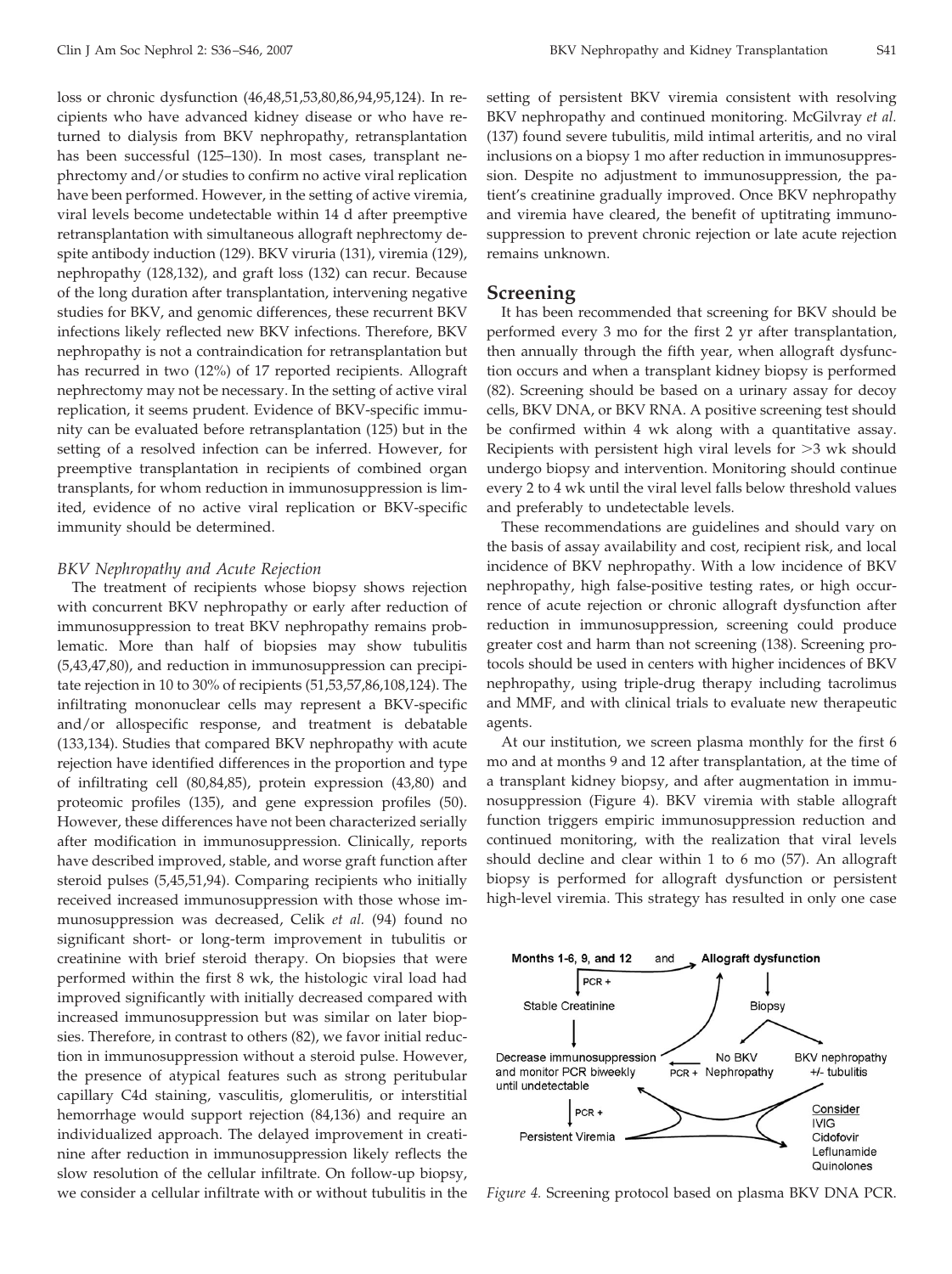of BKV nephropathy in  $>700$  new transplants in the past 5 yr, with an overall acute rejection rate of  $\langle 10\% \atop 10^{n} \rangle$  at 1 yr.

# **Conclusion**

BKV nephropathy remains a significant posttransplantation complication. Modern potent immunosuppressive medications have reduced acute rejection rates, improved early kidney allograft survival, and expanded the potential transplant population. For an individual recipient, however, the increased immunosuppression may be excessive and predispose to BKV nephropathy. No clinical risk factors clearly identify the recipients who will develop BKV nephropathy. Screening all recipients for replication of BKV and targeted reduction of immunosuppression can resolve the infection with stable renal function. However, this method of early detection and treatment is costly, compliance dependent, and potentially detrimental. Once a tubulointerstitial nephritis has developed, progression or resolution to tubular atrophy and interstitial fibrosis results in permanent allograft dysfunction. Treatment of BKV nephropathy is problematic. No antiviral medication is approved, and none has been appropriately studied in a randomized manner. Decreasing immunosuppression to allow a BKVspecific immune response to control the infection is the principle treatment. One potential consequence is the development of an allospecific immune response and rejection. Because monitoring for BKV-specific immunity is not widely available, monitoring for declining viral loads is used as a surrogate. With diffuse parenchymal involvement, resolution of viremia and improvement in creatinine may not occur for months. Although BKV infection is an area of active investigation in kidney transplantation, much of the data are derived from retrospective case-control studies. Prospective, randomized studies to address immunosuppression protocols, immune monitoring for BKV-specific and allospecific responses, and treatment protocols are needed. Until reliable measures of immunosuppression or novel agents that specifically target BKV are available, BKV infections in kidney transplantation will remain a challenge.

# **Acknowledgments**

D.C.B. is supported by a grant from the National Institute of Diabetes and Digestive and Kidney Diseases (K24-DK-002886).

# **Disclosures**

None.

# **References**

- 1. Gardner SD, Field AM, Coleman DV, Hulme B: New human papovavirus (B.K.) isolated from urine after renal transplantation. *Lancet* 1: 1253–1257, 1971
- 2. Padgett BL, Walker DL, ZuRhein GM, Eckroade RJ, Dessel BH: Cultivation of papova-like virus from human brain with progressive multifocal leucoencephalopathy. *Lancet* 1: 1257–1260, 1971
- 3. Purighalla R, Shapiro R, McCauley J, Randhawa P: BK virus infection in a kidney allograft diagnosed by needle biopsy. *Am J Kidney Dis* 26: 671– 673, 1995
- 4. Binet I, Nickeleit V, Hirsch HH, Prince O, Dalquen P,

Gudat F, Mihatsch MJ, Thiel G: Polyomavirus disease under new immunosuppressive drugs: A cause of renal graft dysfunction and graft loss. *Transplantation* 67: 918 –922, 1999

- 5. Hirsch HH, Knowles W, Dickenmann M, Passweg J, Klimkait T, Mihatsch MJ, Steiger J: Prospective study of polyomavirus type BK replication and nephropathy in renaltransplant recipients. *N Engl J Med* 347: 488 – 496, 2002
- 6. Hogan TF, Borden EC, McBain JA, Padgett BL, Walker DL: Human polyomavirus infections with JC virus and BK virus in renal transplant patients. *Ann Intern Med* 92: 373– 378, 1980
- 7. Gardner SD, MacKenzie EF, Smith C, Porter AA: Prospective study of the human polyomaviruses BK and JC and cytomegalovirus in renal transplant recipients. *J Clin Pathol* 37: 578 –586, 1984
- 8. Knowles WA, Pipkin P, Andrews N, Vyse A, Minor P, Brown DW, Miller E: Population-based study of antibody to the human polyomaviruses BKV and JCV and the simian polyomavirus SV40. *J Med Virol* 71: 115–123, 2003
- 9. Stolt A, Sasnauskas K, Koskela P, Lehtinen M, Dillner J: Seroepidemiology of the human polyomaviruses. *J Gen Virol* 84: 1499 –1504, 2003
- 10. Vanchiere JA, Nicome RK, Greer JM, Demmler GJ, Butel JS: Frequent detection of polyomaviruses in stool samples from hospitalized children. *J Infect Dis* 192: 658 – 664, 2005
- 11. Bofill-Mas S, Formiga-Cruz M, Clemente-Casares P, Calafell F, Girones R: Potential transmission of human polyomaviruses through the gastrointestinal tract after exposure to virions or viral DNA. *J Virol* 75: 10290 –10299, 2001
- 12. Bohl DL, Storch GA, Ryschkewitsch C, Gaudreault-Keener M, Schnitzler MA, Major EO, Brennan DC: Donor origin of BK virus in renal transplantation and role of HLA C7 in susceptibility to sustained BK viremia. *Am J Transplant* 5: 2213–2221, 2005
- 13. Reploeg MD, Storch GA, Clifford DB: BK virus: A clinical review. *Clin Infect Dis* 33: 191–202, 2001
- 14. Eash S, Tavares R, Stopa EG, Robbins SH, Brossay L, Atwood WJ: Differential distribution of the JC virus receptor-type sialic acid in normal human tissues. *Am J Pathol* 164: 419 – 428, 2004
- 15. Shah KV: Simian virus 40 and human disease. *J Infect Dis* 190: 2061–2064, 2004
- 16. Paracchini V, Garte S, Pedotti P, Poli F, Frison S, Taioli E: Molecular identification of simian virus 40 infection in healthy Italian subjects by birth cohort. *Mol Med* 11: 48 –51, 2005
- 17. Engels EA, Switzer WM, Heneine W, Viscidi RP: Serologic evidence for exposure to simian virus 40 in North American zoo workers. *J Infect Dis* 190: 2065–2069, 2004
- 18. Li RM, Branton MH, Tanawattanacharoen S, Falk RA, Jennette JC, Kopp JB: Molecular identification of SV40 infection in human subjects and possible association with kidney disease. *J Am Soc Nephrol* 13: 2320 –2330, 2002
- 19. Milstone A, Vilchez RA, Geiger X, Fogo AB, Butel JS, Dummer S: Polyomavirus simian virus 40 infection associated with nephropathy in a lung-transplant recipient. *Transplantation* 77: 1019 –1024, 2004
- 20. Li RM, Mannon RB, Kleiner D, Tsokos M, Bynum M, Kirk AD, Kopp JB: BK virus and SV40 co-infection in polyomavirus nephropathy. *Transplantation* 74: 1497–1504, 2002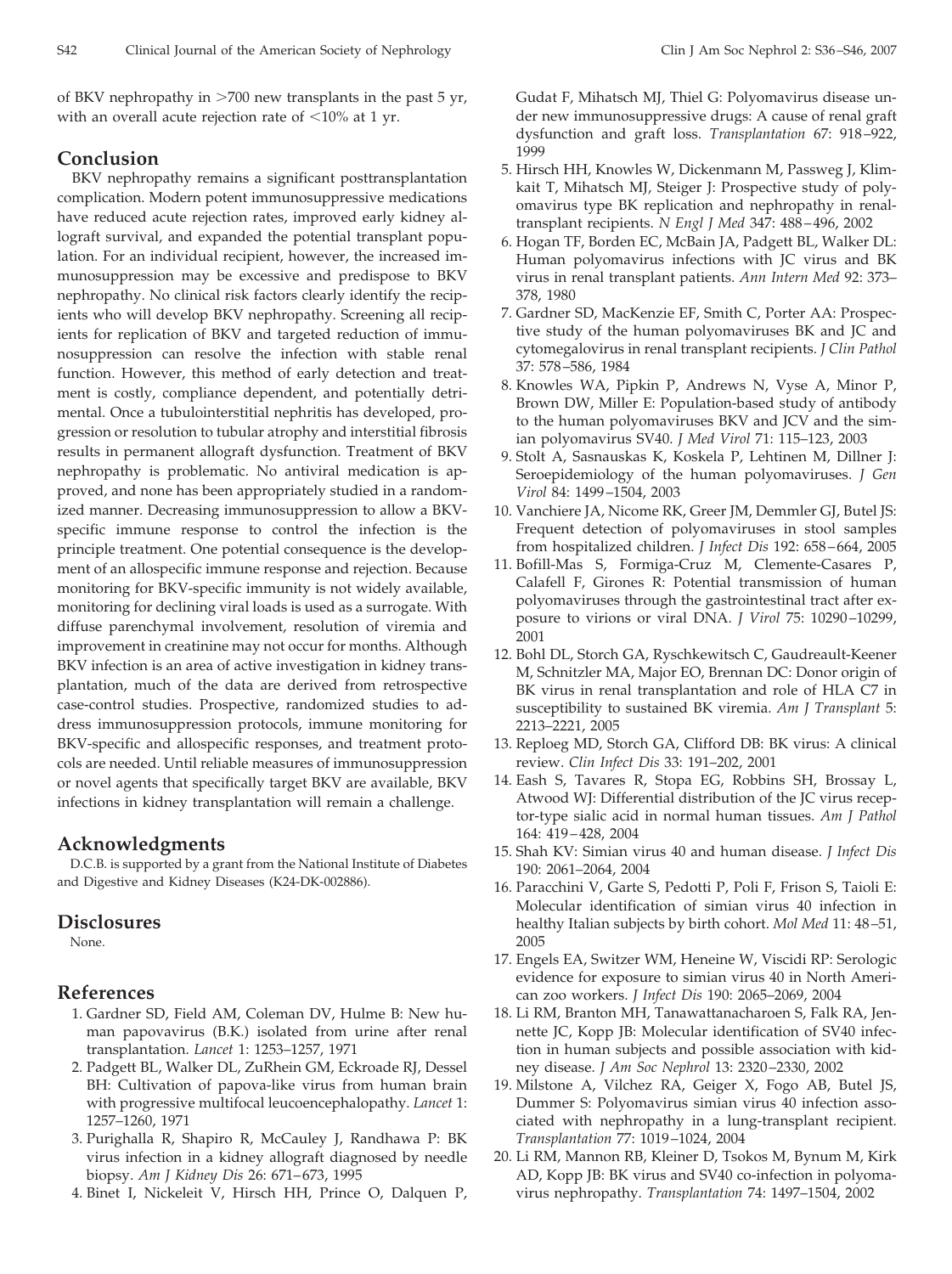- 21. Butel JS, Arrington AS, Wong C, Lednicky JA, Finegold MJ: Molecular evidence of simian virus 40 infections in children. *J Infect Dis* 180: 884 – 887, 1999
- 22. Imperiale MJ: The human polyomaviruses: An overview. In: *Human Polyomaviruses: Molecular and Clinical Perspectives*, edited by Khalili K, Stoner GL, New York, Wiley-Liss, 2001, pp 53–71
- 23. Akan I, Sariyer IK, Biffi R, Palermo V, Woolridge S, White MK, Amini S, Khalili K, Safak M: Human polyomavirus JCV late leader peptide region contains important regulatory elements. *Virology* 349: 66 –78, 2006
- 24. Khalili K, White MK, Sawa H, Nagashima K, Safak M: The agnoprotein of polyomaviruses: A multifunctional auxiliary protein. *J Cell Physiol* 204: 1–7, 2005
- 25. Suzuki T, Okada Y, Semba S, Orba Y, Yamanouchi S, Endo S, Tanaka S, Fujita T, Kuroda S, Nagashima K, Sawa H: Identification of FEZ1 as a protein that interacts with JC virus agnoprotein and microtubules: Role of agnoproteininduced dissociation of FEZ1 from microtubules in viral propagation. *J Biol Chem* 280: 24948 –24956, 2005
- 26. Gee GV, Tsomaia N, Mierke DF, Atwood WJ: Modeling a sialic acid binding pocket in the external loops of JC virus VP1. *J Biol Chem* 279: 49172– 49176, 2004
- 27. Low JA, Magnuson B, Tsai B, Imperiale MJ: Identification of gangliosides GD1b and GT1b as receptors for BK virus. *J Virol* 80: 1361–1366, 2006
- 28. Dugan AS, Eash S, Atwood WJ: An N-linked glycoprotein with alpha(2,3)-linked sialic acid is a receptor for BK virus. *J Virol* 79: 14442–14445, 2005
- 29. Elphick GF, Querbes W, Jordan JA, Gee GV, Eash S, Manley K, Dugan A, Stanifer M, Bhatnagar A, Kroeze WK, Roth BL, Atwood WJ: The human polyomavirus JCV, uses serotonin receptors to infect cells. *Science* 306: 1380 –1383, 2004
- 30. Komagome R, Sawa H, Suzuki T, Suzuki Y, Tanaka S, Atwood WJ, Nagashima K: Oligosaccharides as receptors for JC virus. *J Virol* 76: 12992–13000, 2002
- 31. Pho MT, Ashok A, Atwood WJ: JC virus enters human glial cells by clathrin-dependent receptor-mediated endocytosis. *J Virol* 74: 2288 –2292, 2000
- 32. Eash S, Querbes W, Atwood WJ: Infection of vero cells by BK virus is dependent on caveolae. *J Virol* 78: 11583–11590, 2004
- 33. Boldorini R, Veggiani C, Barco D, Monga G: Kidney and urinary tract polyomavirus infection and distribution: Molecular biology investigation of 10 consecutive autopsies. *Arch Pathol Lab Med* 129: 69 –73, 2005
- 34. Muller A, Beck B, Theilemann K, Stapenhorst L, Licht C, Michalk D, Franzen C, Hoppe B: Detection of polyomavirus BK and JC in children with kidney diseases and renal transplant recipients. *Pediatr Infect Dis J* 24: 778 –781, 2005
- 35. Randhawa P, Uhrmacher J, Pasculle W, Vats A, Shapiro R, Eghtsead B, Weck K: A comparative study of BK and JC virus infections in organ transplant recipients. *J Med Virol* 77: 238 –243, 2005
- 36. Wen MC, Wang CL, Wang M, Cheng CH, Wu MJ, Chen CH, Shu KH, Chang D: Association of JC virus with tubulointerstitial nephritis in a renal allograft recipient. *J Med Virol* 72: 675– 678, 2004
- 37. Kazory A, Ducloux D, Chalopin JM, Angonin R, Fontaniere B, Moret H: The first case of JC virus allograft nephropathy. *Transplantation* 76: 1653–1655, 2003
- 38. Vera-Sempere FJ, Rubio L, Felipe-Ponce V, Garcia A, Sanahuja MJ, Zamora I, Ramos D, Beneyto I, Sanchez-Plumed J: Renal donor implication in the origin of BK infection: Analysis of genomic viral subtypes. *Transplant Proc* 38: 2378 –2381, 2006
- 39. Andrews CA, Shah KV, Daniel RW, Hirsch MS, Rubin RH: A serological investigation of BK virus and JC virus infections in recipients of renal allografts. *J Infect Dis* 158: 176 – 181, 1988
- 40. Atencio IA, Shadan FF, Zhou XJ, Vaziri ND, Villarreal LP: Adult mouse kidneys become permissive to acute polyomavirus infection and reactivate persistent infections in response to cellular damage and regeneration. *J Virol* 67: 1424 –1432, 1993
- 41. Meehan SM, Kraus MD, Kadambi PV, Chang A: Nephron segment localization of polyoma virus large T antigen in renal allografts. *Hum Pathol* 37: 1400 –1406, 2006
- 42. Drachenberg CB, Papadimitriou JC, Wali R, Cubitt CL, Ramos E: BK polyoma virus allograft nephropathy: Ultrastructural features from viral cell entry to lysis. *Am J Transplant* 3: 1383–1392, 2003
- 43. Nickeleit V, Hirsch HH, Zeiler M, Gudat F, Prince O, Thiel G, Mihatsch MJ: BK-virus nephropathy in renal transplants-tubular necrosis, MHC-class II expression and rejection in a puzzling game. *Nephrol Dial Transplant* 15: 324 – 332, 2000
- 44. Low J, Humes HD, Szczypka M, Imperiale M: BKV and SV40 infection of human kidney tubular epithelial cells in vitro. *Virology* 323: 182–188, 2004
- 45. Howell DN, Smith SR, Butterly DW, Klassen PS, Krigman HR, Burchette JL Jr, Miller SE: Diagnosis and management of BK polyomavirus interstitial nephritis in renal transplant recipients. *Transplantation* 68: 1279 –1288, 1999
- 46. Nickeleit V, Hirsch HH, Binet IF, Gudat F, Prince O, Dalquen P, Thiel G, Mihatsch MJ: Polyomavirus infection of renal allograft recipients: From latent infection to manifest disease. *J Am Soc Nephrol* 10: 1080 –1089, 1999
- 47. Randhawa PS, Finkelstein S, Scantlebury V, Shapiro R, Vivas C, Jordan M, Picken MM, Demetris AJ: Human polyoma virus-associated interstitial nephritis in the allograft kidney. *Transplantation* 67: 103–109, 1999
- 48. Mengel M, Marwedel M, Radermacher J, Eden G, Schwarz A, Haller H, Kreipe H: Incidence of polyomavirus-nephropathy in renal allografts: Influence of modern immunosuppressive drugs. *Nephrol Dial Transplant* 18: 1190 – 1196, 2003
- 49. Rocha PN, Plumb TJ, Miller SE, Howell DN, Smith SR: Risk factors for BK polyomavirus nephritis in renal allograft recipients. *Clin Transplant* 18: 456 – 462, 2004
- 50. Mannon RB, Hoffmann SC, Kampen RL, Cheng OC, Kleiner DE, Ryschkewitsch C, Curfman B, Major E, Hale DA, Kirk AD: Molecular evaluation of BK polyomavirus nephropathy. *Am J Transplant* 5: 2883–2893, 2005
- 51. Buehrig CK, Lager DJ, Stegall MD, Kreps MA, Kremers WK, Gloor JM, Schwab TR, Velosa JA, Fidler ME, Larson TS, Griffin MD: Influence of surveillance renal allograft biopsy on diagnosis and prognosis of polyomavirus-associated nephropathy. *Kidney Int* 64: 665– 673, 2003
- 52. Hirsch HH, Mohaupt M, Klimkait T: Prospective monitoring of BK virus load after discontinuing sirolimus treatment in a renal transplant patient with BK virus nephropathy. *J Infect Dis* 184: 1494 –1495, 2001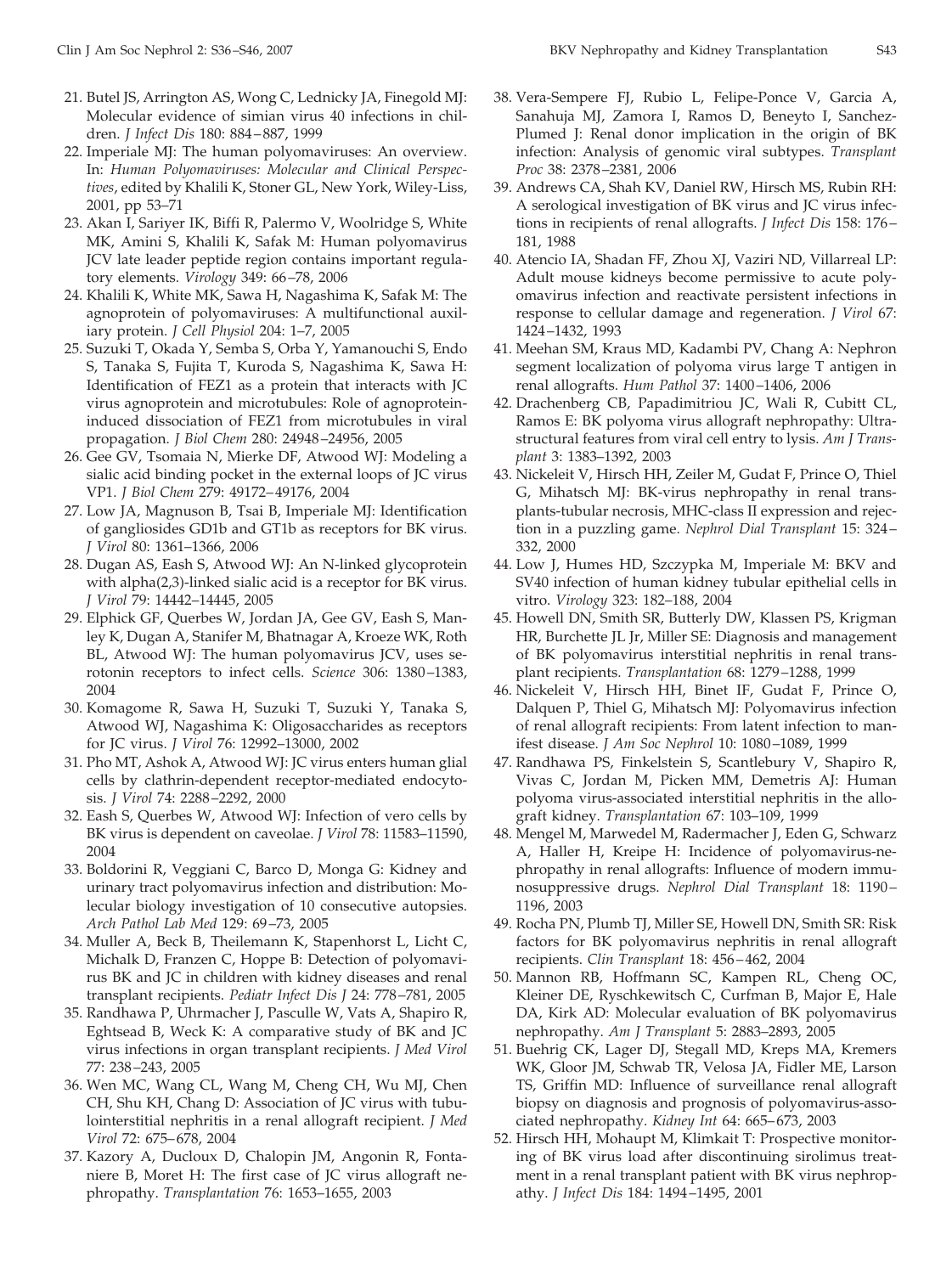- 53. Ramos E, Drachenberg CB, Papadimitriou JC, Hamze O, Fink JC, Klassen DK, Drachenberg RC, Wiland A, Wali R, Cangro CB, Schweitzer E, Bartlett ST, Weir MR: Clinical course of polyoma virus nephropathy in 67 renal transplant patients. *J Am Soc Nephrol* 13: 2145–2151, 2002
- 54. Lipshutz GS, Flechner SM, Govani MV, Vincenti F: BK nephropathy in kidney transplant recipients treated with a calcineurin inhibitor-free immunosuppression regimen. *Am J Transplant* 4: 2132–2134, 2004
- 55. Josephson MA, Gillen D, Javaid B, Kadambi P, Meehan S, Foster P, Harland R, Thistlethwaite RJ, Garfinkel M, Atwood W, Jordan J, Sadhu M, Millis MJ, Williams J: Treatment of renal allograft polyoma BK virus infection with leflunomide. *Transplantation* 81: 704 –710, 2006
- 56. Randhawa PS, Gupta G, Vats A, Shapiro R, Viscidi RP: Immunoglobulin G, A, and M responses to BK virus in renal transplantation. *Clin Vaccine Immunol* 13: 1057–1063, 2006
- 57. Brennan DC, Agha I, Bohl DL, Schnitzler MA, Hardinger KL, Lockwood M, Torrence S, Schuessler R, Roby T, Gaudreault-Keener M, Storch GA: Incidence of BK with tacrolimus versus cyclosporine and impact of preemptive immunosuppression reduction. *Am J Transplant* 5: 582–594, 2005
- 58. Dorries K: Molecular biology and pathogenesis of human polyomavirus infections. *Dev Biol Stand* 94: 71–79, 1998
- 59. Kemball CC, Lee ED, Vezys V, Pearson TC, Larsen CP, Lukacher AE: Late priming and variability of epitopespecific CD8+ T cell responses during a persistent virus infection. *J Immunol* 174: 7950 –7960, 2005
- 60. Randhawa PS, Popescu I, Macedo C, Zeevi A, Shapiro R, Vats AN, Metes D: Detection of CD8+ T cells sensitized to BK virus large T antigen in healthy volunteers and kidney transplant recipients. *Hum Immunol* 67: 298 –302, 2006
- 61. Ginevri F, De Santis R, Comoli P, Pastorino N, Rossi C, Botti G, Fontana I, Nocera A, Cardillo M, Ciardi MR, Locatelli F, Maccario R, Perfumo F, Azzi A: Polyomavirus BK infection in pediatric kidney-allograft recipients: A single-center analysis of incidence, risk factors, and novel therapeutic approaches. *Transplantation* 75: 1266 –1270, 2003
- 62. Flaegstad T, Traavik T, Christie KE, Joergensen J: Neutralization test for BK virus: Plaque reduction detected by immunoperoxidase staining. *J Med Virol* 19: 287–296, 1986
- 63. Bohl DL, Ryschkewitsch C, Major EO, Storch GA, Brennan DC: BK virus antibody titers markedly increase with viremia [Abstract]. *Am J Transplant* 5: 273, 2005
- 64. Smith JM, McDonald RA, Finn LS, Healey PJ, Davis CL, Limaye AP: Polyomavirus nephropathy in pediatric kidney transplant recipients. *Am J Transplant* 4: 2109 –2117, 2004
- 65. Shah KV: Human polyomavirus BKV and renal disease. *Nephrol Dial Transplant* 15: 754 –755, 2000
- 66. Comoli P, Azzi A, Maccario R, Basso S, Botti G, Basile G, Fontana I, Labirio M, Cometa A, Poli F, Perfumo F, Locatelli F, Ginevri F: Polyomavirus BK-specific immunity after kidney transplantation. *Transplantation* 78: 1229 –1232, 2004
- 67. Hariharan S, Cohen EP, Vasudev B, Orentas R, Viscidi RP, Kakela J, DuChateau B: BK virus-specific antibodies and BKV DNA in renal transplant recipients with BKV nephritis. *Am J Transplant* 5: 2719 –2724, 2005
- 68. Chen Y, Trofe J, Gordon J, Du Pasquier RA, Roy-

Chaudhury P, Kuroda MJ, Woodle ES, Khalili K, Koralnik IJ: Interplay of cellular and humoral immune responses against BK virus in kidney transplant recipients with polyomavirus nephropathy. *J Virol* 80: 3495–3505, 2006

- 69. Hammer MH, Brestrich G, Andree H, Engelmann E, Rosenberger C, Tillmann H, Zwinger S, Babel N, Nickel P, Volk HD, Reinke P: HLA type-independent method to monitor polyoma BK virus-specific CD4 and CD8 T-cell immunity. *Am J Transplant* 6: 625– 631, 2006
- 70. Awadalla Y, Randhawa P, Ruppert K, Zeevi A, Duquesnoy RJ: HLA mismatching increases the risk of BK virus nephropathy in renal transplant recipients. *Am J Transplant* 4: 1691–1696, 2004
- 71. Drachenberg CB, Papadimitriou JC, Mann D, Hirsch HH, Wali R, Ramos E: Negative impact of human leukocyte antigen matching in the outcome of polyomavirus nephropathy. *Transplantation* 80: 276 –278, 2005
- 72. Sharma MC, Zhou W, Martinez J, Krymskaya L, Srivastava T, Haq W, Diamond DJ, Lacey SF: Cross-reactive CTL recognizing two HLA-A\*02-restricted epitopes within the BK virus and JC virus VP1 polypeptides are frequent in immunocompetent individuals. *Virology* 350: 128 –136, 2006
- 73. Krymskaya L, Sharma MC, Martinez J, Haq W, Huang EC, Limaye AP, Diamond DJ, Lacey SF: Cross-reactivity of T lymphocytes recognizing a human cytotoxic T-lymphocyte epitope within BK and JC virus VP1 polypeptides. *J Virol* 79: 11170 –11178, 2005
- 74. Li J, Melenhorst J, Hensel N, Rezvani K, Sconocchia G, Kilical Y, Hou J, Curfman B, Major E, Barrett AJ: T-cell responses to peptide fragments of the BK virus T antigen: Implications for cross-reactivity of immune response to JC virus. *J Gen Virol* 87: 2951–2960, 2006
- 75. Bressollette-Bodin C, Coste-Burel M, Hourmant M, Sebille V, Andre-Garnier E, Imbert-Marcille BM: A prospective longitudinal study of BK virus infection in 104 renal transplant recipients. *Am J Transplant* 5: 1926 –1933, 2005
- 76. Limaye AP, Jerome KR, Kuhr CS, Ferrenberg J, Huang ML, Davis CL, Corey L, Marsh CL: Quantitation of BK virus load in serum for the diagnosis of BK virus-associated nephropathy in renal transplant recipients. *J Infect Dis* 183: 1669 –1672, 2001
- 77. Nickeleit V, Klimkait T, Binet IF, Dalquen P, Del Zenero V, Thiel G, Mihatsch MJ, Hirsch HH: Testing for polyomavirus type BK DNA in plasma to identify renal-allograft recipients with viral nephropathy. *N Engl J Med* 342: 1309 – 1315, 2000
- 78. Ding R, Medeiros M, Dadhania D, Muthukumar T, Kracker D, Kong JM, Epstein SR, Sharma VK, Seshan SV, Li B, Suthanthiran M: Noninvasive diagnosis of BK virus nephritis by measurement of messenger RNA for BK virus VP1 in urine. *Transplantation* 74: 987–994, 2002
- 79. Randhawa P, Ho A, Shapiro R, Vats A, Swalsky P, Finkelstein S, Uhrmacher J, Weck K: Correlates of quantitative measurement of BK polyomavirus (BKV) DNA with clinical course of BKV infection in renal transplant patients. *J Clin Microbiol* 42: 1176 –1180, 2004
- 80. Drachenberg CB, Papadimitriou JC, Hirsch HH, Wali R, Crowder C, Nogueira J, Cangro CB, Mendley S, Mian A, Ramos E: Histological patterns of polyomavirus nephropathy: Correlation with graft outcome and viral load. *Am J Transplant* 4: 2082–2092, 2004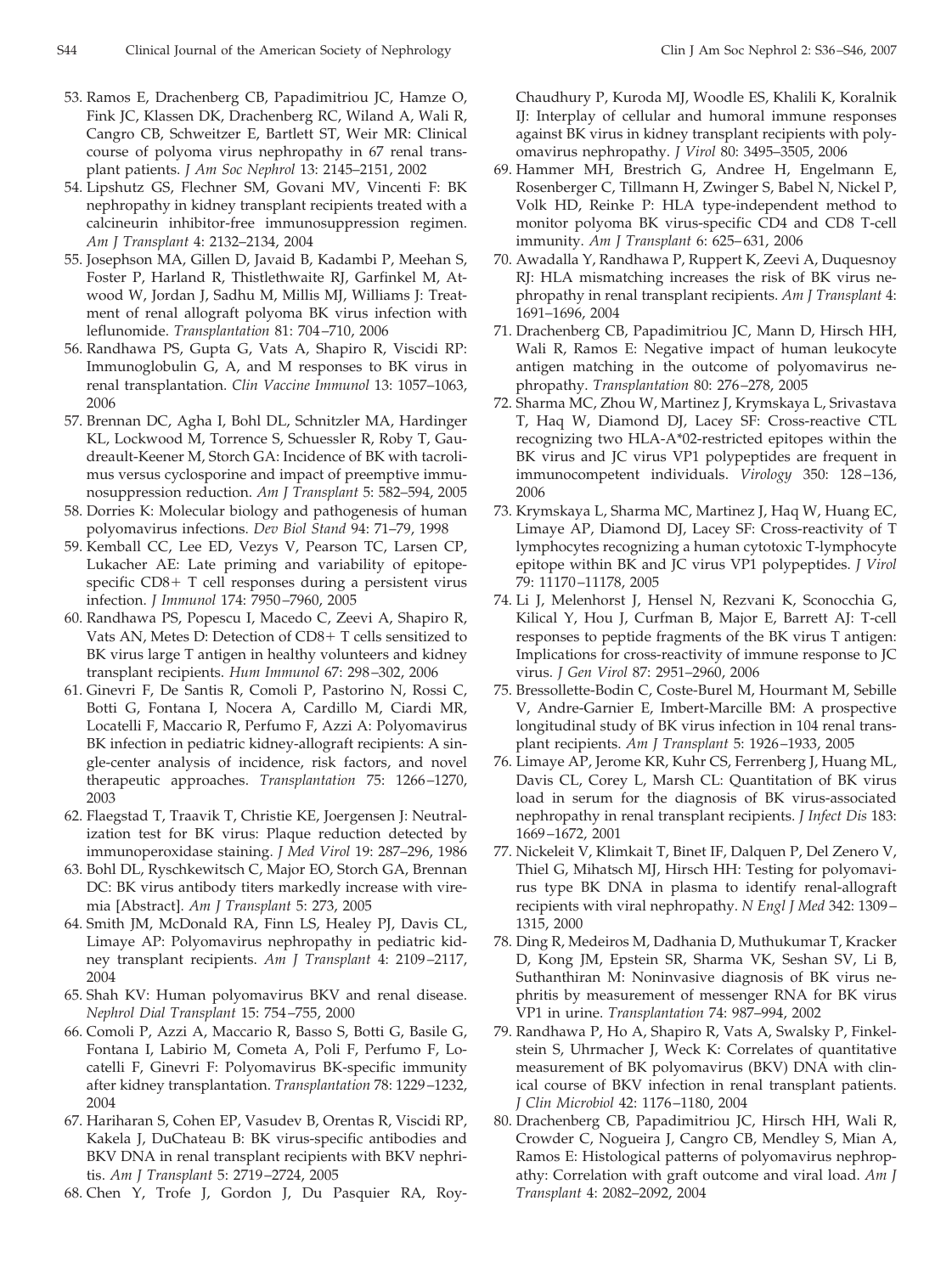- 81. Drachenberg RC, Drachenberg CB, Papadimitriou JC, Ramos E, Fink JC, Wali R, Weir MR, Cangro CB, Klassen DK, Khaled A, Cunningham R, Bartlett ST: Morphological spectrum of polyoma virus disease in renal allografts— Diagnostic accuracy of urine cytology. *Am J Transplant* 1: 373–381, 2001
- 82. Hirsch HH, Brennan DC, Drachenberg CB, Ginevri F, Gordon J, Limaye AP, Mihatsch MJ, Nickeleit V, Ramos E, Randhawa P, Shapiro R, Steiger J, Suthanthiran M, Trofe J: Polyomavirus-associated nephropathy in renal transplantation: Interdisciplinary analyses and recommendations. *Transplantation* 79: 1277–1286, 2005
- 83. Celik B, Randhawa PS: Glomerular changes in BK virus nephropathy. *Hum Pathol* 35: 367–370, 2004
- 84. Meehan SM, Kadambi PV, Manaligod JR, Williams JW, Josephson MA, Javaid B: Polyoma virus infection of renal allografts: Relationships of the distribution of viral infection, tubulointerstitial inflammation, and fibrosis suggesting viral interstitial nephritis in untreated disease. *Hum Pathol* 36: 1256 –1264, 2005
- 85. Ahuja M, Cohen EP, Dayer AM, Kampalath B, Chang CC, Bresnahan BA, Hariharan S: Polyoma virus infection after renal transplantation. Use of immunostaining as a guide to diagnosis. *Transplantation* 71: 896 – 899, 2001
- 86. Vasudev B, Hariharan S, Hussain SA, Zhu YR, Bresnahan BA, Cohen EP: BK virus nephritis: Risk factors, timing, and outcome in renal transplant recipients. *Kidney Int* 68: 1834 – 1839, 2005
- 87. Wali RK, Drachenberg C, Hirsch HH, Papadimitriou J, Nahar A, Mohanlal V, Brisco MA, Bartlett ST, Weir MR, Ramos E: BK virus-associated nephropathy in renal allograft recipients: Rescue therapy by sirolimus-based immunosuppression. *Transplantation* 78: 1069 –1073, 2004
- 88. Matas AJ, Kandaswamy R, Humar A, Payne WD, Dunn DL, Najarian JS, Gruessner RW, Gillingham KJ, McHugh LE, Sutherland DE: Long-term immunosuppression, without maintenance prednisone, after kidney transplantation. *Ann Surg* 240: 510 –516, 2004
- 89. Hymes LC, Warshaw BL: Polyomavirus (BK) in pediatric renal transplants: Evaluation of viremic patients with and without BK associated nephritis. *Pediatr Transplant* 10: 920 – 922, 2006
- 90. Filler G, Zimmering M, Mai I: Pharmacokinetics of mycophenolate mofetil are influenced by concomitant immunosuppression. *Pediatr Nephrol* 14: 100 –104, 2000
- 91. Acott PD, O'Regan PA, Lee SH, Crocker JF: Antiviral properties of immunosuppressant drugs in primary and latent BK virus infection in kidney cells [Abstract]. *Transplantation* 82: 683, 2006
- 92. Morath C, Schwenger V, Beimler J, Mehrabi A, Schmidt J, Zeier M, Muranyi W: Antifibrotic actions of mycophenolic acid. *Clin Transplant* 20[Suppl 17]: 25–29, 2006
- 93. Allison AC, Eugui EM: Mechanisms of action of mycophenolate mofetil in preventing acute and chronic allograft rejection. *Transplantation* 80[Suppl]: S181–S190, 2005
- 94. Celik B, Shapiro R, Vats A, Randhawa PS: Polyomavirus allograft nephropathy: Sequential assessment of histologic viral load, tubulitis, and graft function following changes in immunosuppression. *Am J Transplant* 3: 1378 –1382, 2003
- 95. Wadei HM, Rule AD, Lewin M, Mahale AS, Khamash HA, Schwab TR, Gloor JM, Textor SC, Fidler ME, Lager DJ, Larson TS, Stegall MD, Cosio FG, Griffin MD: Kidney

transplant function and histological clearance of virus following diagnosis of polyomavirus-associated nephropathy (PVAN). *Am J Transplant* 6: 1025–1032, 2006

- 96. Hussain S, Bresnahan BA, Cohen EP, Hariharan S: Rapid kidney allograft failure in patients with polyoma virus nephritis with prior treatment with antilymphocyte agents. *Clin Transplant* 16: 43– 47, 2002
- 97. Farasati NA, Shapiro R, Vats A, Randhawa P: Effect of leflunomide and cidofovir on replication of BK virus in an in vitro culture system. *Transplantation* 79: 116 –118, 2005
- 98. Andrei G, Snoeck R, Vandeputte M, De Clercq E: Activities of various compounds against murine and primate polyomaviruses. *Antimicrob Agents Chemother* 41: 587–593, 1997
- 99. De Clercq E: Clinical potential of the acyclic nucleoside phosphonates cidofovir, adefovir, and tenofovir in treatment of DNA virus and retrovirus infections. *Clin Microbiol Rev* 16: 569 –596, 2003
- 100. Tong CY, Hilton R, MacMahon EM, Brown L, Pantelidis P, Chrystie IL, Kidd IM, Tungekar MF, Pattison JM: Monitoring the progress of BK virus associated nephropathy in renal transplant recipients. *Nephrol Dial Transplant* 19: 2598 –2605, 2004
- 101. Araya CE, Lew JF, Fennell RS 3rd, Neiberger RE, Dharnidharka VR: Intermediate-dose cidofovir without probenecid in the treatment of BK virus allograft nephropathy. *Pediatr Transplant* 10: 32–37, 2006
- 102. Kuypers DR, Vandooren AK, Lerut E, Evenepoel P, Claes K, Snoeck R, Naesens L, Vanrenterghem Y: Adjuvant lowdose cidofovir therapy for BK polyomavirus interstitial nephritis in renal transplant recipients. *Am J Transplant* 5: 1997–2004, 2005
- 103. Lim WH, Mathew TH, Cooper JE, Bowden S, Russ GR: Use of cidofovir in polyomavirus BK viral nephropathy in two renal allograft recipients. *Nephrology (Carlton)* 8: 318 –323, 2003
- 104. Keller LS, Peh CA, Nolan J, Bannister KM, Clarkson AR, Faull RJ: BK transplant nephropathy successfully treated with cidofovir. *Nephrol Dial Transplant* 18: 1013–1014, 2003
- 105. Kadambi PV, Josephson MA, Williams J, Corey L, Jerome KR, Meehan SM, Limaye AP: Treatment of refractory BK virus-associated nephropathy with cidofovir. *Am J Transplant* 3: 186 –191, 2003
- 106. Vats A, Shapiro R, Singh RP, Scantlebury V, Tuzuner A, Saxena M, Moritz ML, Beattie TJ, Gonwa T, Green MD, Ellis D: Quantitative viral load monitoring and cidofovir therapy for the management of BK virus-associated nephropathy in children and adults. *Transplantation* 75: 105– 112, 2003
- 107. Bjorang O, Tveitan H, Midtvedt K, Broch LU, Scott H, Andresen PA: Treatment of polyomavirus infection with cidofovir in a renal-transplant recipient. *Nephrol Dial Transplant* 17: 2023–2025, 2002
- 108. Burgos D, Lopez V, Cabello M, Sola E, Gutierrez C, Garcia I, Siles J, Florez P, Gonzalez MM: Polyomavirus BK nephropathy: The effect of an early diagnosis on renal function or graft loss. *Transplant Proc* 38: 2409 –2411, 2006
- 109. Lopez V, Sola E, Gutierrez C, Burgos D, Cabello M, Garcia I, Florez P, Lopez J, Gonzalez-Molina M: Anterior uveitis associated with treatment with intravenous cidofovir in kidney transplant patients with BK virus nephropathy. *Transplant Proc* 38: 2412–2413, 2006
- 110. Lalezari JP, Stagg RJ, Kuppermann BD, Holland GN,